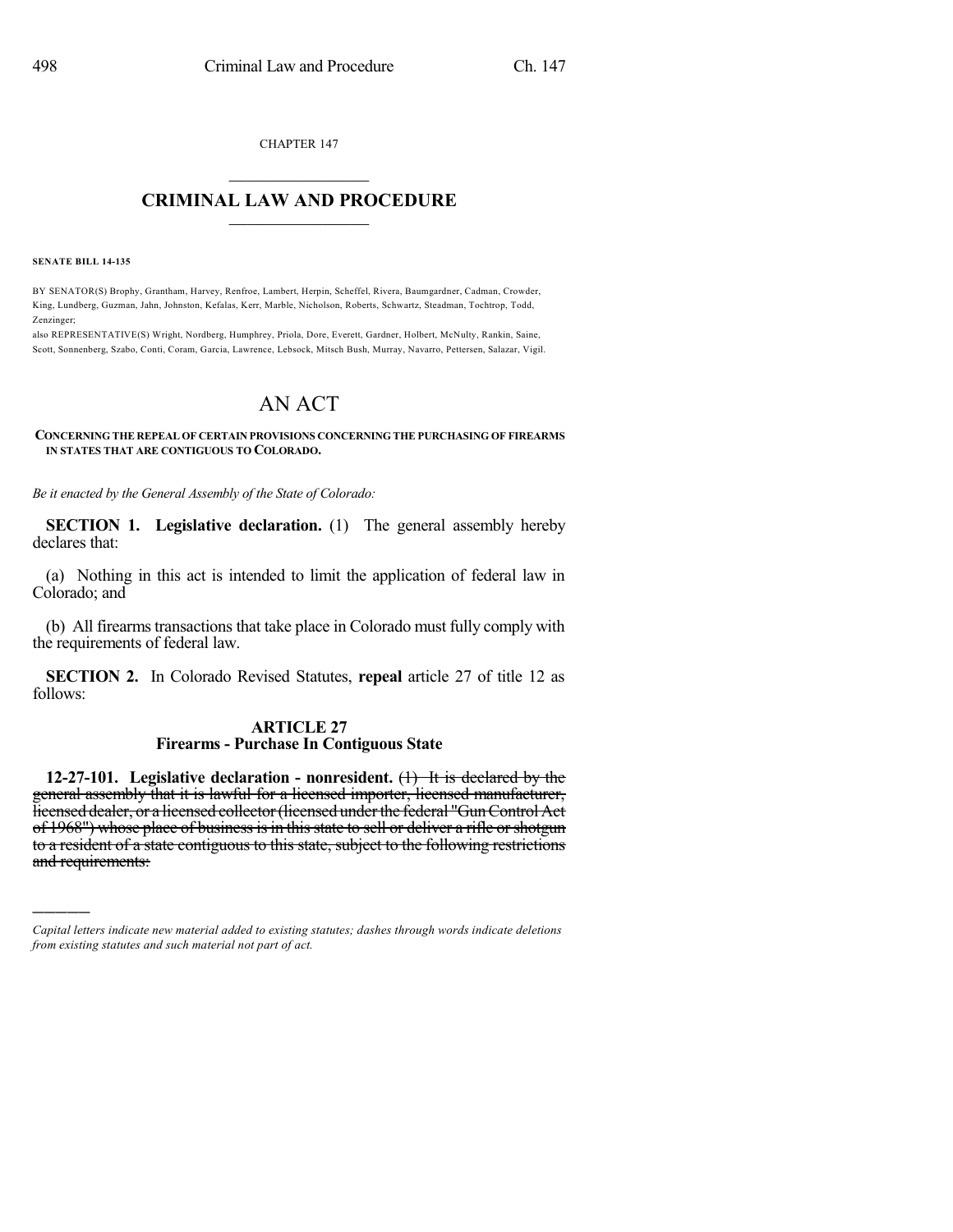(a) The purchaser's state of residence must permit such sale or delivery by law.

(b) The sale must fully comply with the legal conditions of sale in both such contiguous states.

(c) The purchaser and the licensee must have complied, prior to the sale or delivery for sale of the rifle or shotgun, with all of the requirements of section 922 (c) of the federal "Gun Control Act of 1968" applicable to interstate transactions other than those at the licensee's business premises.

**12-27-102. Legislative declaration - residents.** (1) It is declared by the general assembly that it is lawful for a resident of this state, otherwise qualified, to purchase or receive delivery of a rifle or shotgun in a state contiguous to this state, subject to the following restrictions and requirements:

(a) The sale must fully comply with the legal conditions of sale in both such contiguous states;

(b) The purchaser and the licensee must have complied, prior to the sale or delivery for sale of the rifle or shotgun, with all of the requirements of section 922 (c) of the federal "Gun Control Act of 1968", applicable to interstate transactions other than at the licensee's business premises.

**12-27-103. Definitions.** As used in this article, unless the context otherwise requires:

(1) "A state contiguous to this state" means any state having a common border with this state.

(2) All other terms shall be construed as such terms are defined in the federal "Gun Control Act of 1968".

**12-27-104. Article does not apply - when.** (1) The provisions of this article do not apply to:

(a) Transactions between licensed importers, licensed manufacturers, licensed dealers, and licensed collectors;

(b) The loan or rental of a firearm to any person for temporary use for lawful sporting purposes;

(c) A person who is participating in any organized rifle or shotgun match or contest, or is engaged in hunting, in a state other than his state of residence and whose rifle or shotgun has been lost or stolen or has become inoperative in such other state, and who purchases a rifle or shotgun in such other state from a licensed dealer if such person presents to such dealer a sworn statement:

(I) That his rifle or shotgun was lost or stolen or became inoperative while participating in such a match or contest, or while engaged in hunting, in such other state; and